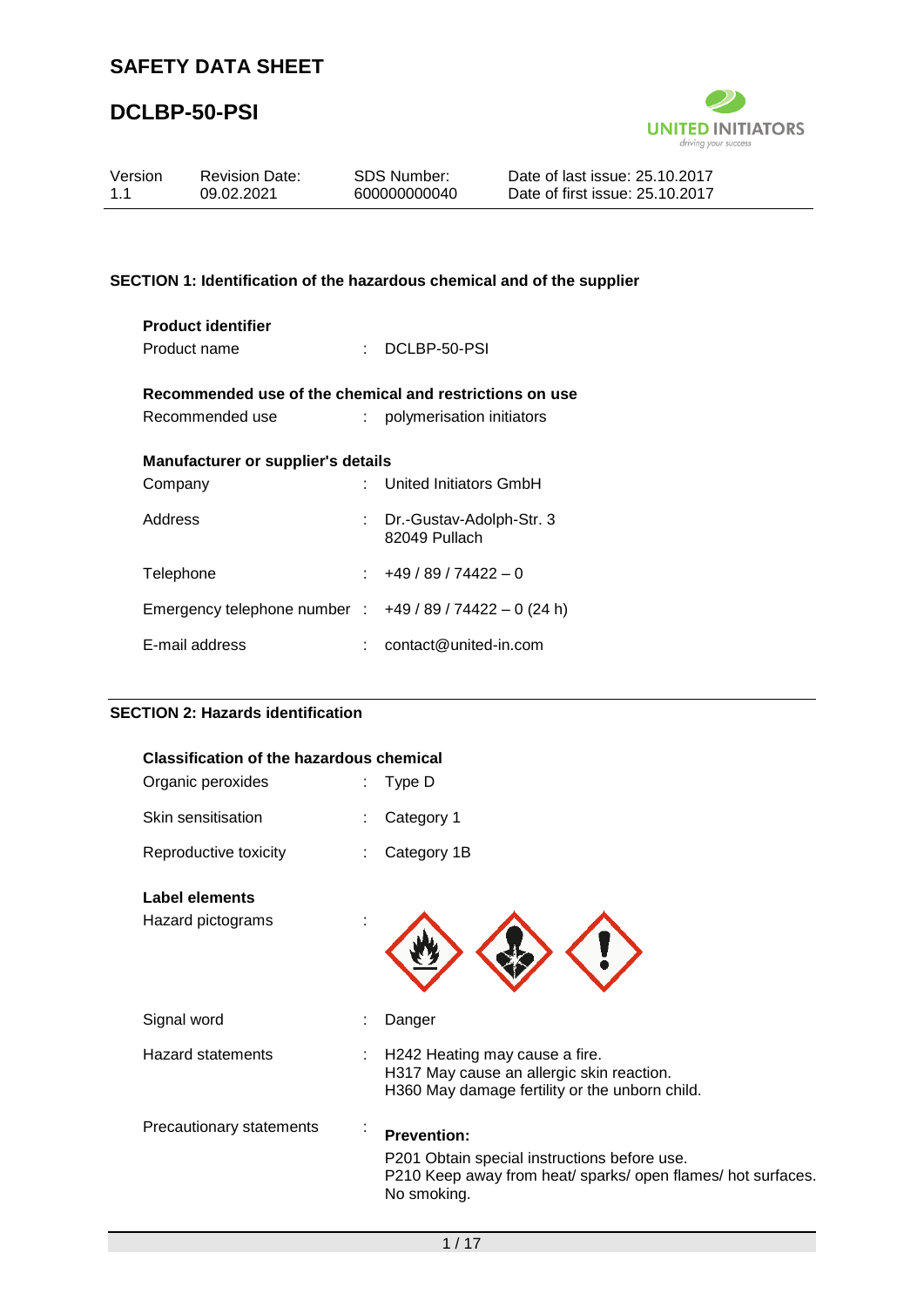

| Version | <b>Revision Date:</b> | SDS Number:  | Date of last issue: 25.10.2017  |
|---------|-----------------------|--------------|---------------------------------|
| 11      | 09.02.2021            | 600000000040 | Date of first issue: 25.10.2017 |
|         |                       |              |                                 |

P220 Keep/Store away from clothing/ strong acids, bases, heavy metal salts and other reducing substances /combustible materials.

P234 Keep only in original container. P280 Wear protective gloves/ eye protection/ face protection. P281 Use personal protective equipment as required.

#### **Response:**

P308 + P313 IF exposed or concerned: Get medical advice/ attention.

#### **Storage:**

P411 + P235 Store at temperatures not exceeding 30 °C/ 86 °F. Keep cool.

## **Other hazards which do not result in classification**

None known.

#### **SECTION 3: Composition and information of the ingredients of the hazardous chemical**

| Substance / Mixture | : Mixture                   |
|---------------------|-----------------------------|
| Chemical nature     | : Organic Peroxide<br>paste |

### **Components**

| Chemical name                      | CAS-No.  | Concentration (% w/w) |
|------------------------------------|----------|-----------------------|
| Bis-(2,4-dichlorobenzoyl) peroxide | 133-14-2 | >= 45 -<              |

## **SECTION 4: First aid measures**

| General advice          | Move out of dangerous area.<br>Show this safety data sheet to the doctor in attendance.<br>Do not leave the victim unattended.<br>Call a physician immediately.                                                                                                                                                |
|-------------------------|----------------------------------------------------------------------------------------------------------------------------------------------------------------------------------------------------------------------------------------------------------------------------------------------------------------|
| If inhaled              | : If unconscious, place in recovery position and seek medical<br>advice.<br>If symptoms persist, call a physician.<br>If breathed in, move person into fresh air.                                                                                                                                              |
| In case of skin contact | : In case of contact, immediately flush skin with plenty of water<br>for at least 15 minutes while removing contaminated clothing<br>and shoes.<br>Wash contaminated clothing before re-use.<br>If on skin, rinse well with water.<br>If on clothes, remove clothes.<br>If symptoms persist, call a physician. |
| In case of eye contact  | : In the case of contact with eyes, rinse immediately with plenty<br>of water and seek medical advice.                                                                                                                                                                                                         |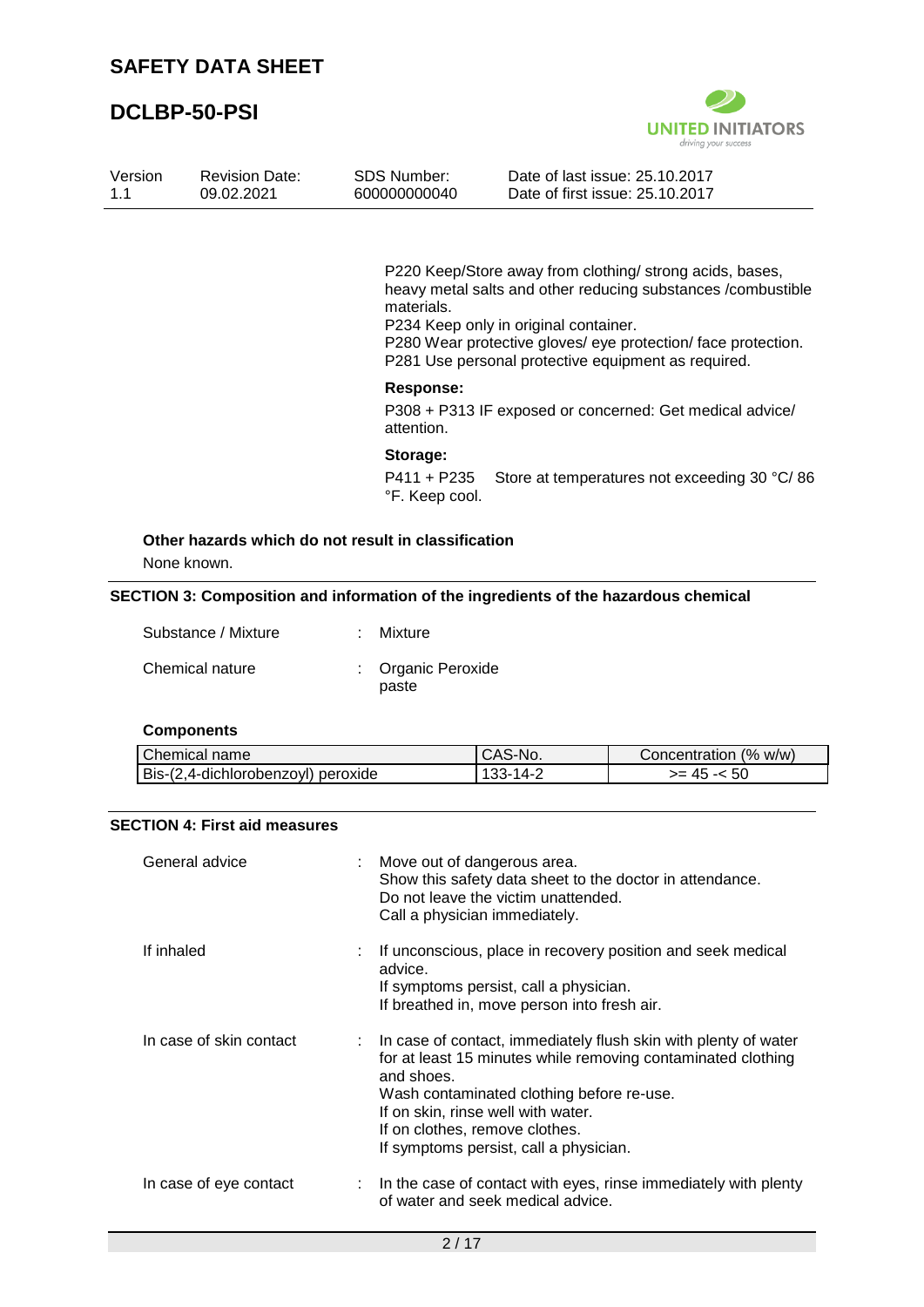

| Version<br>1.1 |                            | <b>Revision Date:</b><br>09.02.2021                                                                                                         |    | <b>SDS Number:</b><br>600000000040                                                                   | Date of last issue: 25.10.2017<br>Date of first issue: 25.10.2017                                                                                                                                                                                                                                                                                                                                                           |
|----------------|----------------------------|---------------------------------------------------------------------------------------------------------------------------------------------|----|------------------------------------------------------------------------------------------------------|-----------------------------------------------------------------------------------------------------------------------------------------------------------------------------------------------------------------------------------------------------------------------------------------------------------------------------------------------------------------------------------------------------------------------------|
|                |                            |                                                                                                                                             |    | Remove contact lenses.<br>Protect unharmed eye.<br>Keep eye wide open while rinsing.                 | If eye irritation persists, consult a specialist.                                                                                                                                                                                                                                                                                                                                                                           |
|                | If swallowed               |                                                                                                                                             |    | Keep respiratory tract clear.<br>Call a physician immediately.<br>Rinse mouth thoroughly with water. |                                                                                                                                                                                                                                                                                                                                                                                                                             |
|                | delayed                    | Most important symptoms<br>May cause an allergic skin reaction.<br>and effects, both acute and<br>May damage fertility or the unborn child. |    |                                                                                                      |                                                                                                                                                                                                                                                                                                                                                                                                                             |
|                | Protection of first-aiders |                                                                                                                                             | t. |                                                                                                      | First Aid responders should pay attention to self-protection<br>and use the recommended protective clothing                                                                                                                                                                                                                                                                                                                 |
|                |                            | Notes to physician                                                                                                                          | ÷  |                                                                                                      | Treat symptomatically and supportively.                                                                                                                                                                                                                                                                                                                                                                                     |
|                |                            | <b>SECTION 5: Firefighting measures</b>                                                                                                     |    |                                                                                                      |                                                                                                                                                                                                                                                                                                                                                                                                                             |
|                |                            | <b>Extinguishing media</b>                                                                                                                  |    |                                                                                                      |                                                                                                                                                                                                                                                                                                                                                                                                                             |
|                |                            | Suitable extinguishing media                                                                                                                |    | Water spray jet<br>Alcohol-resistant foam<br>Carbon dioxide (CO2)<br>Dry chemical                    |                                                                                                                                                                                                                                                                                                                                                                                                                             |
|                | media                      | Unsuitable extinguishing                                                                                                                    |    | High volume water jet                                                                                |                                                                                                                                                                                                                                                                                                                                                                                                                             |
|                |                            | Physicochemical hazards arising from the chemical                                                                                           |    |                                                                                                      |                                                                                                                                                                                                                                                                                                                                                                                                                             |
|                | fighting                   | Specific hazards during fire-                                                                                                               |    | may auto-ignite.<br>The product burns violently.<br>water.                                           | Contact with incompatible materials or exposure to tempera-<br>tures exceeding SADT may result in a self-accelerating de-<br>composition reaction with release of flammable vapors which<br>Flash back possible over considerable distance.<br>Vapours may form explosive mixtures with air.<br>The product will float on water and can be reignited on surface<br>Cool closed containers exposed to fire with water spray. |
|                |                            | Special protective equipment and precautions for fire-fighters                                                                              |    |                                                                                                      |                                                                                                                                                                                                                                                                                                                                                                                                                             |
|                | for firefighters           | Special protective equipment :                                                                                                              |    | essary.<br>Use personal protective equipment.                                                        | Wear self-contained breathing apparatus for firefighting if nec-                                                                                                                                                                                                                                                                                                                                                            |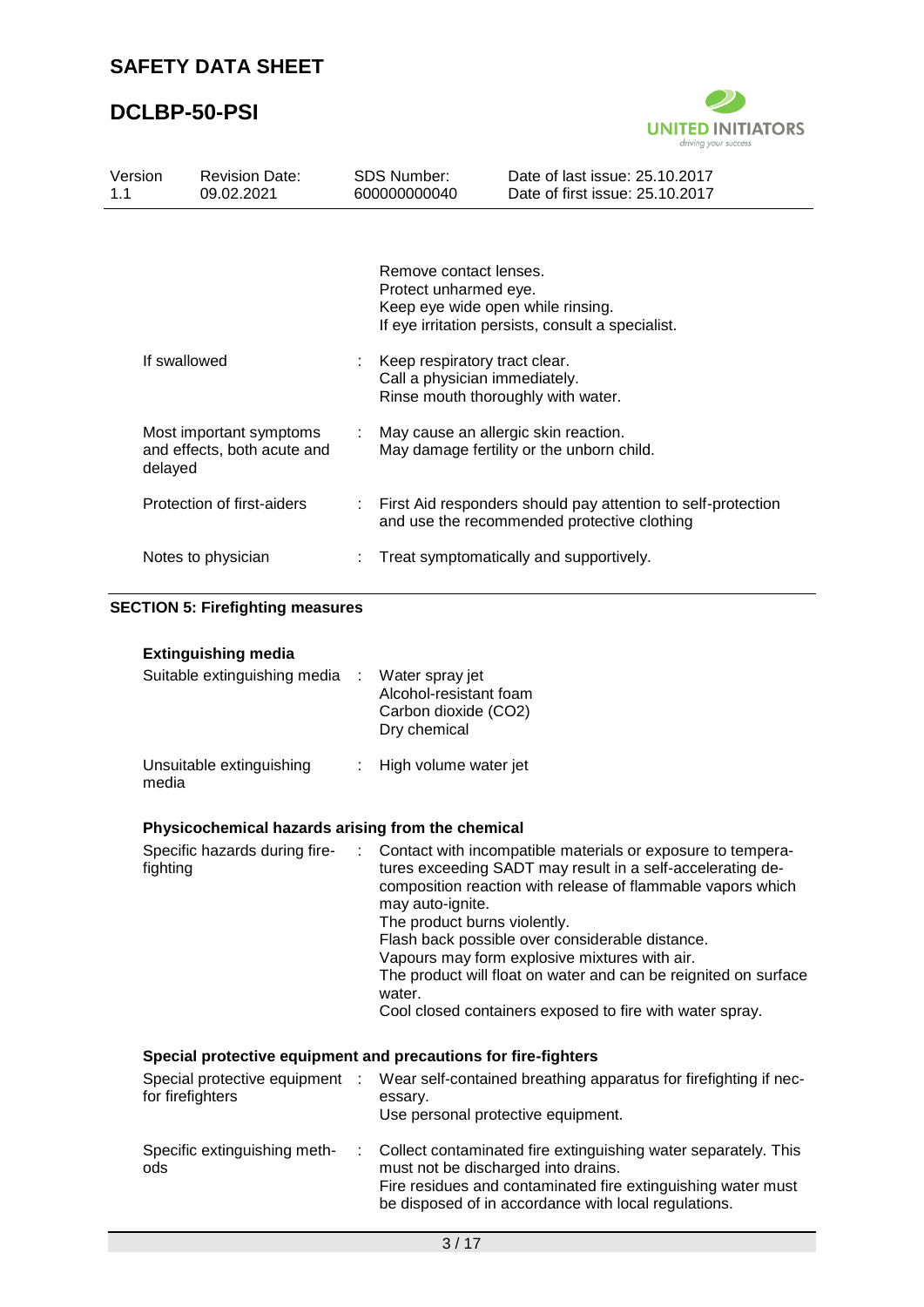

| Version<br>1.1 | <b>Revision Date:</b><br>09.02.2021 | <b>SDS Number:</b><br>600000000040 | Date of last issue: 25.10.2017<br>Date of first issue: 25.10.2017                                                                                                                                                                                                                              |
|----------------|-------------------------------------|------------------------------------|------------------------------------------------------------------------------------------------------------------------------------------------------------------------------------------------------------------------------------------------------------------------------------------------|
|                |                                     | fire.<br>SO.                       | Use extinguishing measures that are appropriate to local cir-<br>cumstances and the surrounding environment.<br>Do not use a solid water stream as it may scatter and spread<br>Remove undamaged containers from fire area if it is safe to do<br>Use water spray to cool unopened containers. |
|                | Hazchem Code                        | 1WE                                |                                                                                                                                                                                                                                                                                                |

#### **SECTION 6: Accidental release measures**

| Personal precautions, protec- :<br>tive equipment and emer-<br>gency procedures |    | Use personal protective equipment.<br>Avoid dust formation.<br>Avoid breathing dust.<br>Remove all sources of ignition.<br>Follow safe handling advice and personal protective equip-<br>ment recommendations.<br>Never return spills in original containers for re-use.<br>Treat recovered material as described in the section "Disposal<br>considerations".                                                                                                                                                                                                                                                                                       |
|---------------------------------------------------------------------------------|----|------------------------------------------------------------------------------------------------------------------------------------------------------------------------------------------------------------------------------------------------------------------------------------------------------------------------------------------------------------------------------------------------------------------------------------------------------------------------------------------------------------------------------------------------------------------------------------------------------------------------------------------------------|
| Environmental precautions                                                       | t. | Prevent product from entering drains.<br>Prevent further leakage or spillage if safe to do so.<br>If the product contaminates rivers and lakes or drains inform<br>respective authorities.                                                                                                                                                                                                                                                                                                                                                                                                                                                           |
| Methods and materials for<br>containment and cleaning up                        |    | Contact with incompatible substances can cause decomposi-<br>tion at or below SADT.<br>Clear spills immediately.<br>Suppress (knock down) gases/vapours/mists with a water<br>spray jet.<br>To clean the floor and all objects contaminated by this materi-<br>al, use plenty of water.<br>Soak up with inert absorbent material.<br>Isolate waste and do not reuse.<br>Non-sparking tools should be used.<br>Local or national regulations may apply to releases and dis-<br>posal of this material, as well as those materials and items<br>employed in the cleanup of releases. You will need to deter-<br>mine which regulations are applicable. |

## **SECTION 7: Handling and storage**

## **Handling**

## **Precautions for safe handling**

Technical measures : See Engineering measures under EXPOSURE CONTROLS/PERSONAL PROTECTION section.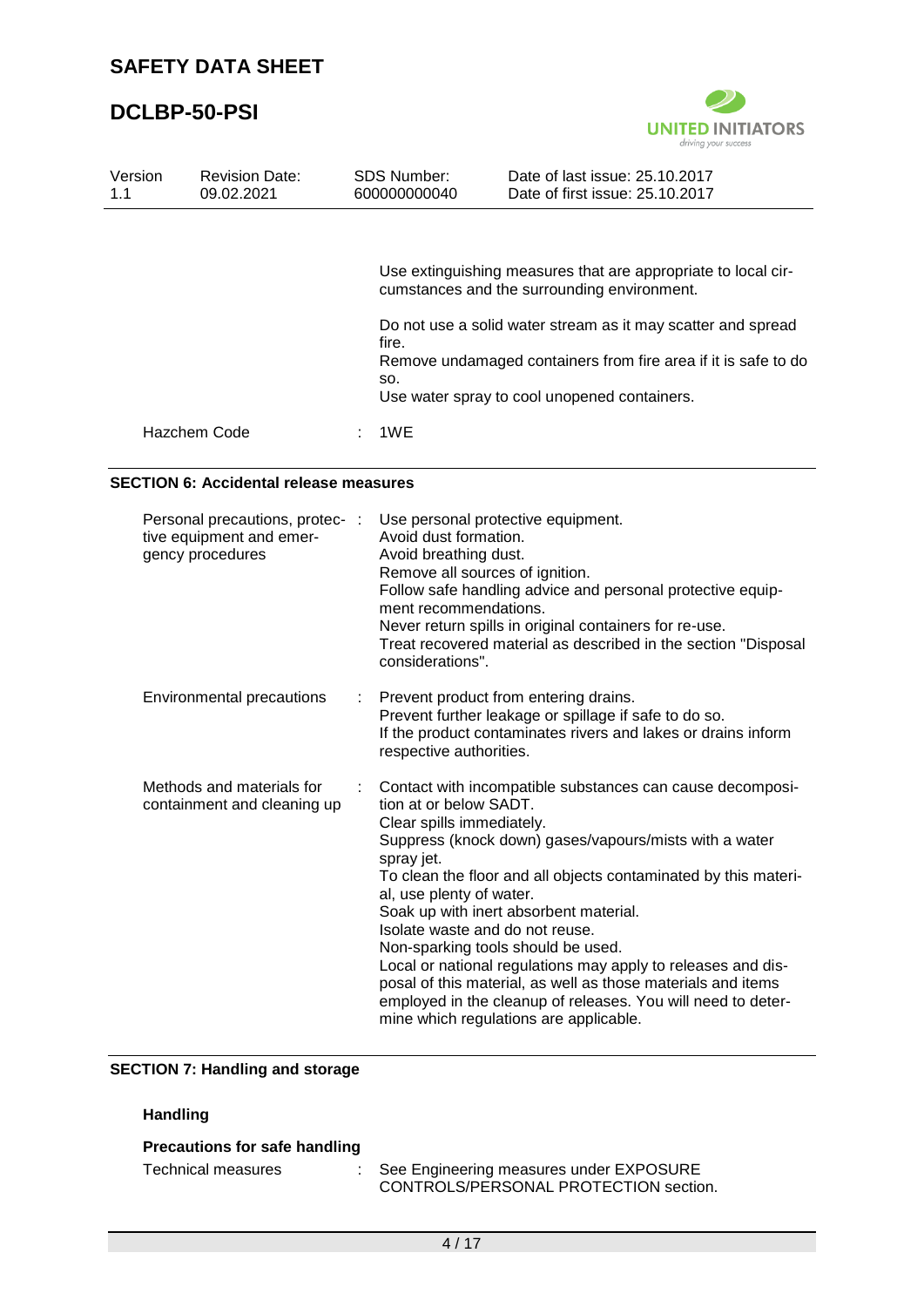

| Version<br>1.1 | <b>Revision Date:</b><br>09.02.2021                          |                                           | SDS Number:<br>600000000040                                                                                                                             | Date of last issue: 25.10.2017<br>Date of first issue: 25.10.2017                                                                                                                                                                                                                                                                                                                                                                                                                                                                                                                                                                                                                                                                         |
|----------------|--------------------------------------------------------------|-------------------------------------------|---------------------------------------------------------------------------------------------------------------------------------------------------------|-------------------------------------------------------------------------------------------------------------------------------------------------------------------------------------------------------------------------------------------------------------------------------------------------------------------------------------------------------------------------------------------------------------------------------------------------------------------------------------------------------------------------------------------------------------------------------------------------------------------------------------------------------------------------------------------------------------------------------------------|
|                | Advice on protection against<br>fire and explosion           | Avoid dust formation.<br>÷<br>is formed.  |                                                                                                                                                         | Provide appropriate exhaust ventilation at places where dust<br>Keep away from heat and sources of ignition.<br>Use only explosion-proof equipment.<br>Keep away from combustible material.                                                                                                                                                                                                                                                                                                                                                                                                                                                                                                                                               |
|                | Advice on safe handling                                      | ÷                                         | Do not swallow.<br>Do not breathe vapours/dust.<br>originally removed.<br>Avoid confinement.<br>plication area.<br>used.<br>Protect from contamination. | Avoid exposure - obtain special instructions before use.<br>Avoid contact with skin and eyes.<br>Take precautionary measures against static discharges.<br>Never return any product to the container from which it was<br>Provide sufficient air exchange and/or exhaust in work rooms.<br>Keep away from heat, hot surfaces, sparks, open flames and<br>other ignition sources. No smoking.<br>Smoking, eating and drinking should be prohibited in the ap-<br>Wash thoroughly after handling.<br>For personal protection see section 8.<br>Persons susceptible to skin sensitisation problems or asthma,<br>allergies, chronic or recurrent respiratory disease should not<br>be employed in any process in which this mixture is being |
| <b>Storage</b> |                                                              |                                           |                                                                                                                                                         |                                                                                                                                                                                                                                                                                                                                                                                                                                                                                                                                                                                                                                                                                                                                           |
|                | Conditions for safe storage, including any incompatibilities |                                           |                                                                                                                                                         |                                                                                                                                                                                                                                                                                                                                                                                                                                                                                                                                                                                                                                                                                                                                           |
|                | Conditions for safe storage                                  |                                           | Store in original container.                                                                                                                            | Avoid impurities (e.g. rust, dust, ash), risk of decomposition.<br>Electrical installations / working materials must comply with<br>the technological safety standards.<br>Containers which are opened must be carefully resealed and<br>kept upright to prevent leakage.<br>Keep containers tightly closed in a cool, well-ventilated place.<br>Store in accordance with the particular national regulations.                                                                                                                                                                                                                                                                                                                            |
|                | Materials to avoid                                           |                                           | other reducing substances.                                                                                                                              | Keep away from strong acids, bases, heavy metal salts and                                                                                                                                                                                                                                                                                                                                                                                                                                                                                                                                                                                                                                                                                 |
| perature       | Recommended storage tem-                                     | $\ddot{\phantom{a}}$                      | $5 - 30 °C$                                                                                                                                             |                                                                                                                                                                                                                                                                                                                                                                                                                                                                                                                                                                                                                                                                                                                                           |
|                | Further information on stor-<br>age stability                | No decomposition if stored normally.<br>÷ |                                                                                                                                                         |                                                                                                                                                                                                                                                                                                                                                                                                                                                                                                                                                                                                                                                                                                                                           |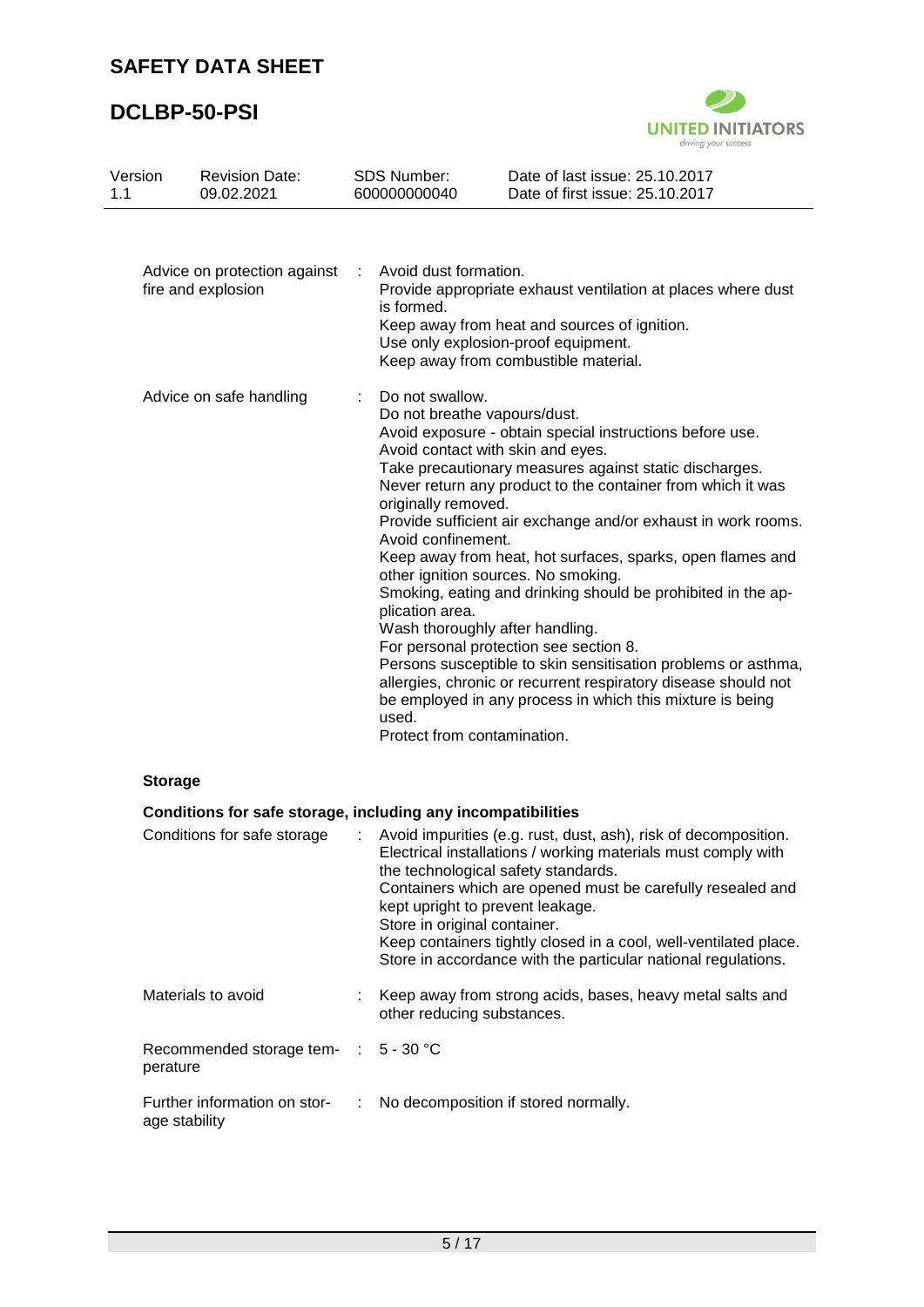# **DCLBP-50-PSI**



| Version | <b>Revision Date:</b> | SDS Number:  | Date of last issue: 25.10.2017  |  |
|---------|-----------------------|--------------|---------------------------------|--|
| 11      | 09.02.2021            | 600000000040 | Date of first issue: 25.10.2017 |  |
|         |                       |              |                                 |  |

#### **SECTION 8: Exposure controls and personal protection**

| <b>Control parameters</b><br>Contains no substances with occupational exposure limit values. |                           |                                                                                                                                                                                                                                                                                                                                                                                  |  |
|----------------------------------------------------------------------------------------------|---------------------------|----------------------------------------------------------------------------------------------------------------------------------------------------------------------------------------------------------------------------------------------------------------------------------------------------------------------------------------------------------------------------------|--|
| Appropriate engineering<br>controls                                                          | $\mathbb{R}^{\mathbb{Z}}$ | Minimize workplace exposure concentrations.                                                                                                                                                                                                                                                                                                                                      |  |
|                                                                                              |                           | Individual protection measures, such as personal protective equipment                                                                                                                                                                                                                                                                                                            |  |
| Eye/face protection                                                                          |                           | Tightly fitting safety goggles<br>Please wear suitable protective goggles. Also wear face pro-<br>tection if there is a splash hazard.<br>Ensure that eyewash stations and safety showers are close<br>to the workstation location.                                                                                                                                              |  |
| Skin protection                                                                              | t.                        | Select appropriate protective clothing based on chemical<br>resistance data and an assessment of the local exposure<br>potential.                                                                                                                                                                                                                                                |  |
| Hand protection<br>Material<br>Break through time<br>Glove thickness                         |                           | Nitrile rubber<br>480 min<br>$0.2$ mm                                                                                                                                                                                                                                                                                                                                            |  |
| Remarks                                                                                      |                           | Choose gloves to protect hands against chemicals depending<br>on the concentration and quantity of the hazardous sub-<br>stance and specific to place of work. For special applications,<br>we recommend clarifying the resistance to chemicals of the<br>aforementioned protective gloves with the glove manufactur-<br>er. Wash hands before breaks and at the end of workday. |  |
| Respiratory protection                                                                       | t.                        | In the case of dust or aerosol formation use respirator with an<br>approved filter.                                                                                                                                                                                                                                                                                              |  |
| Filter type                                                                                  | ÷.                        | Filter type P                                                                                                                                                                                                                                                                                                                                                                    |  |
| Hygiene measures                                                                             |                           | Keep away from food and drink.<br>When using do not eat or drink.<br>When using do not smoke.<br>Wash hands before breaks and immediately after handling<br>the product.                                                                                                                                                                                                         |  |

## **SECTION 9: Physical and chemical properties**

| Appearance | ÷. | paste |
|------------|----|-------|
| Colour     | ۰. | white |
| Odour      | ٠  | mild  |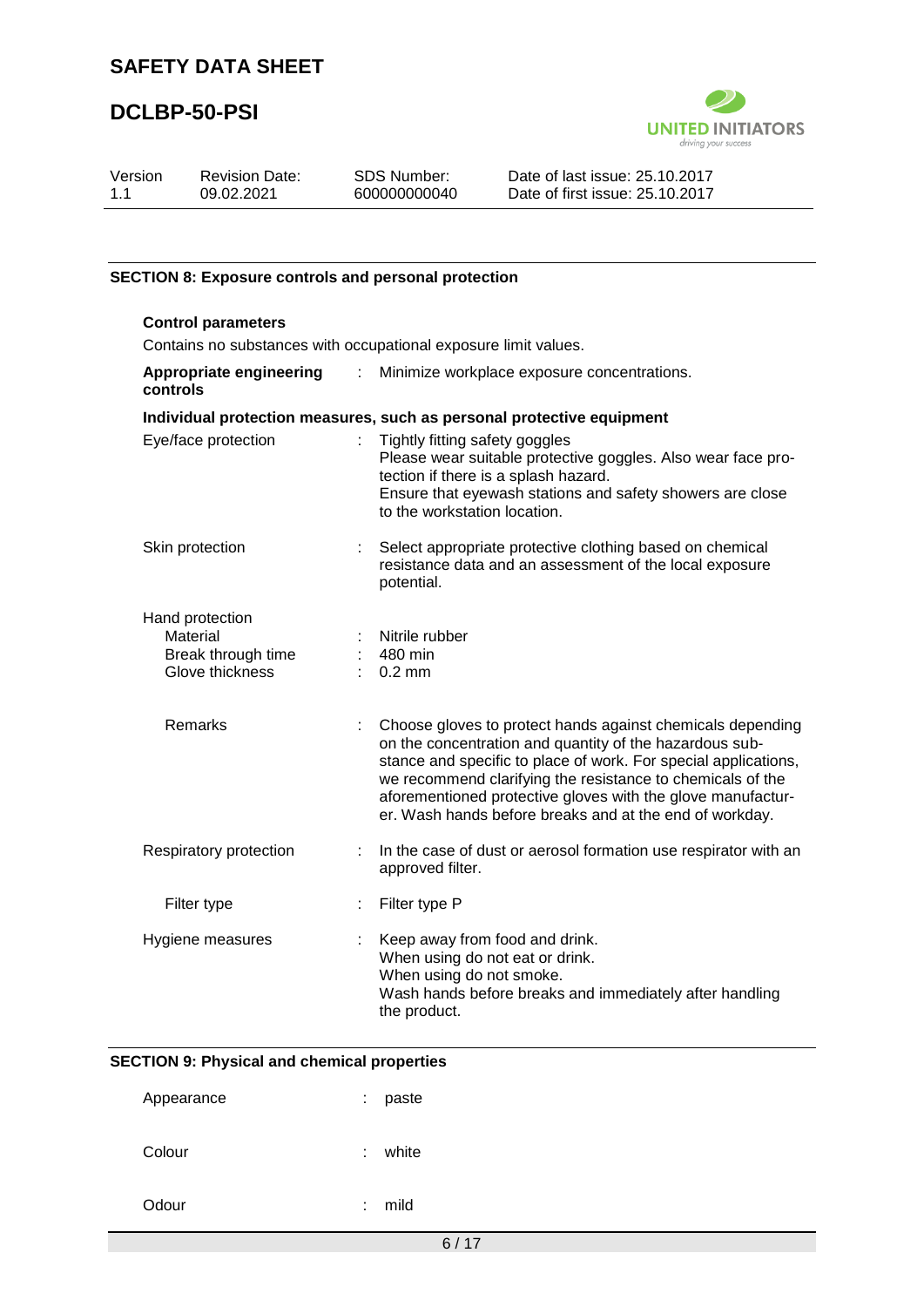

| Version<br>1.1 | <b>Revision Date:</b><br>09.02.2021                     | SDS Number:<br>600000000040 |                                 | Date of last issue: 25.10.2017<br>Date of first issue: 25.10.2017                                                                                                    |
|----------------|---------------------------------------------------------|-----------------------------|---------------------------------|----------------------------------------------------------------------------------------------------------------------------------------------------------------------|
|                |                                                         |                             |                                 |                                                                                                                                                                      |
|                | <b>Odour Threshold</b>                                  | ÷                           | No data available               |                                                                                                                                                                      |
| pH             |                                                         |                             | No data available               |                                                                                                                                                                      |
|                | Melting point/range                                     |                             | No data available               |                                                                                                                                                                      |
|                | Boiling point/boiling range                             |                             |                                 | Decomposition: Decomposes below the boiling point.                                                                                                                   |
|                | Flash point                                             |                             | No data available               |                                                                                                                                                                      |
|                | Evaporation rate                                        |                             | No data available               |                                                                                                                                                                      |
|                | Flammability (solid, gas)                               | ÷                           | Not applicable                  |                                                                                                                                                                      |
|                | Self-ignition                                           |                             |                                 | The substance or mixture is not classified as self heating.                                                                                                          |
|                | Upper explosion limit / Upper<br>flammability limit     |                             | No data available               |                                                                                                                                                                      |
|                | Lower explosion limit / Lower<br>flammability limit     | ÷                           | No data available               |                                                                                                                                                                      |
|                | Vapour pressure                                         |                             | < $0.00001$ hPa (25 °C)         |                                                                                                                                                                      |
|                | Relative vapour density                                 | ÷                           | No data available               |                                                                                                                                                                      |
|                | Relative density                                        |                             | 1.212 (20 $°C$ )                |                                                                                                                                                                      |
| Density        |                                                         |                             | 1.2 g/cm3 (20 °C)               |                                                                                                                                                                      |
|                | Solubility(ies)<br>Water solubility                     |                             | < $0.001$ g/l insoluble (20 °C) |                                                                                                                                                                      |
|                | Partition coefficient: n-<br>octanol/water              |                             | log Pow: 6 (20 °C)              |                                                                                                                                                                      |
|                | Self-Accelerating decomposi-<br>tion temperature (SADT) |                             | 60 °C<br>Method: UN-Test H.4    | SADT-Self Accelerating Decomposition Temperature. Lowest<br>temperature at which the tested package size will undergo a<br>self-accelerating decomposition reaction. |
|                | Viscosity<br>Viscosity, dynamic                         |                             | 4,000,000 mPa.s (20 °C)         |                                                                                                                                                                      |
|                | Viscosity, kinematic                                    |                             | No data available               |                                                                                                                                                                      |
|                | <b>Explosive properties</b>                             |                             | Not explosive                   |                                                                                                                                                                      |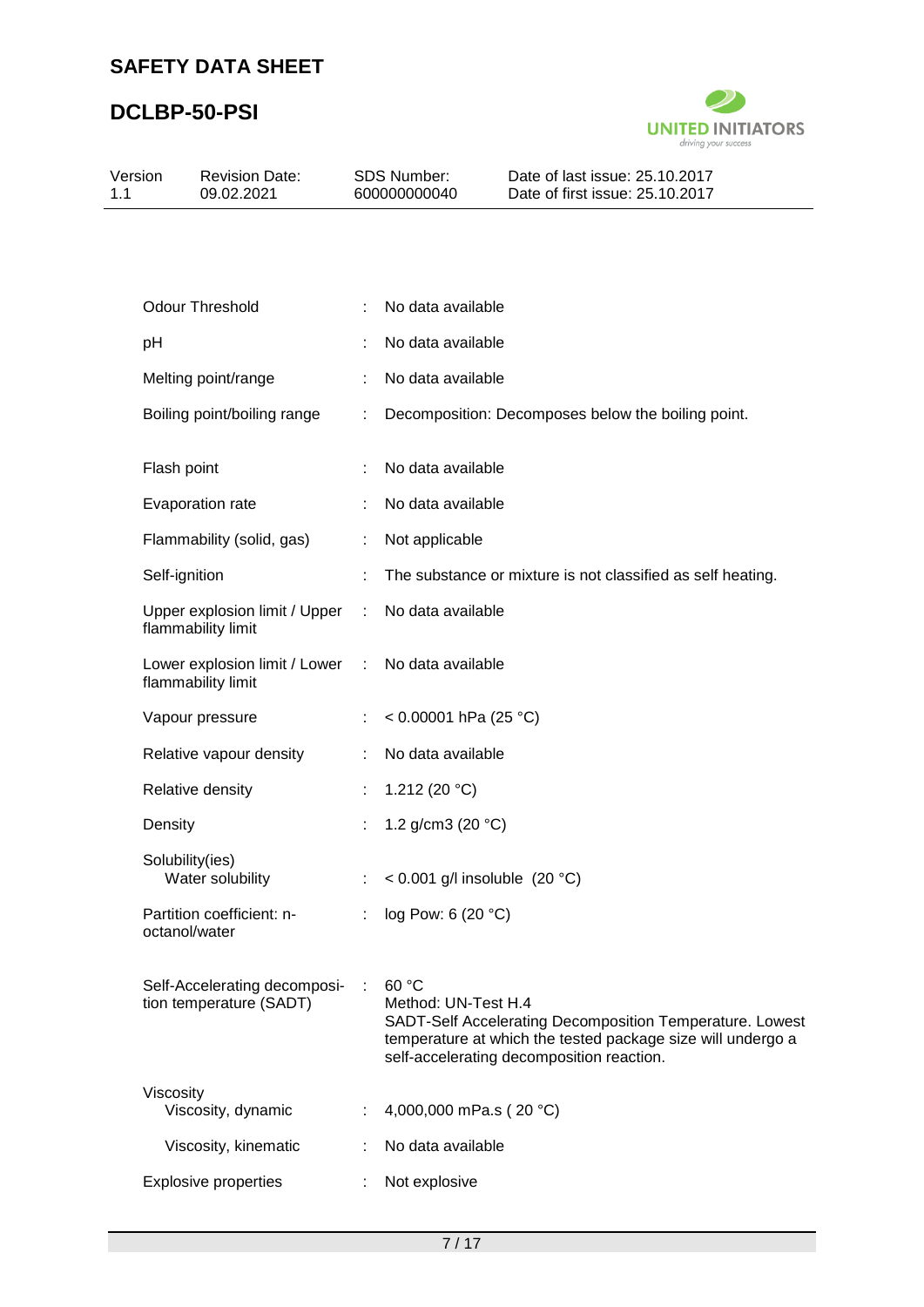## **DCLBP-50-PSI**



| Version<br>1.1 |            | <b>Revision Date:</b><br>09.02.2021                              |   | <b>SDS Number:</b><br>600000000040                                                                                                                                   | Date of last issue: 25.10.2017<br>Date of first issue: 25.10.2017                                                  |
|----------------|------------|------------------------------------------------------------------|---|----------------------------------------------------------------------------------------------------------------------------------------------------------------------|--------------------------------------------------------------------------------------------------------------------|
|                |            | Oxidizing properties                                             | ÷ | Organic peroxide                                                                                                                                                     | The substance or mixture is not classified as oxidizing.                                                           |
|                |            | <b>SECTION 10: Stability and reactivity</b>                      |   |                                                                                                                                                                      |                                                                                                                    |
|                | Reactivity |                                                                  |   |                                                                                                                                                                      | Stable under recommended storage conditions.                                                                       |
|                |            | Chemical stability                                               |   |                                                                                                                                                                      | Stable under recommended storage conditions.                                                                       |
|                | tions      | Possibility of hazardous reac-                                   |   | tion at or below SADT.                                                                                                                                               | Contact with incompatible substances can cause decomposi-                                                          |
|                |            | Conditions to avoid                                              |   | Protect from contamination.<br>Contact with incompatible substances can cause decomposi-<br>tion at or below SADT.<br>Heat, flames and sparks.<br>Avoid confinement. |                                                                                                                    |
|                |            | Incompatible materials                                           |   | Accelerators, strong acids and bases, heavy metals and<br>heavy metal salts, reducing agents                                                                         |                                                                                                                    |
|                | products   | Hazardous decomposition<br>CECTION 44. Tayloologiaal information | ÷ |                                                                                                                                                                      | Irritant, caustic, flammable, noxious/toxic gases and vapours<br>can develop in the case of fire and decomposition |

### **SECTION 11: Toxicological information**

Information on likely routes of : None known. exposure

## **Acute toxicity**

Not classified based on available information.

## **Components:**

## **Bis-(2,4-dichlorobenzoyl) peroxide:**

| Acute oral toxicity   | t.             | LD50 (Rat): $> 2,000$ mg/kg<br>Method: OECD Test Guideline 423<br>Assessment: The substance or mixture has no acute oral tox-<br>icity                  |
|-----------------------|----------------|---------------------------------------------------------------------------------------------------------------------------------------------------------|
| Acute dermal toxicity | $\mathbb{R}^n$ | LD50 (Rabbit): $> 2,000$ mg/kg<br>Assessment: The substance or mixture has no acute dermal<br>toxicity<br>Remarks: Based on data from similar materials |

### **Skin corrosion/irritation**

Not classified based on available information.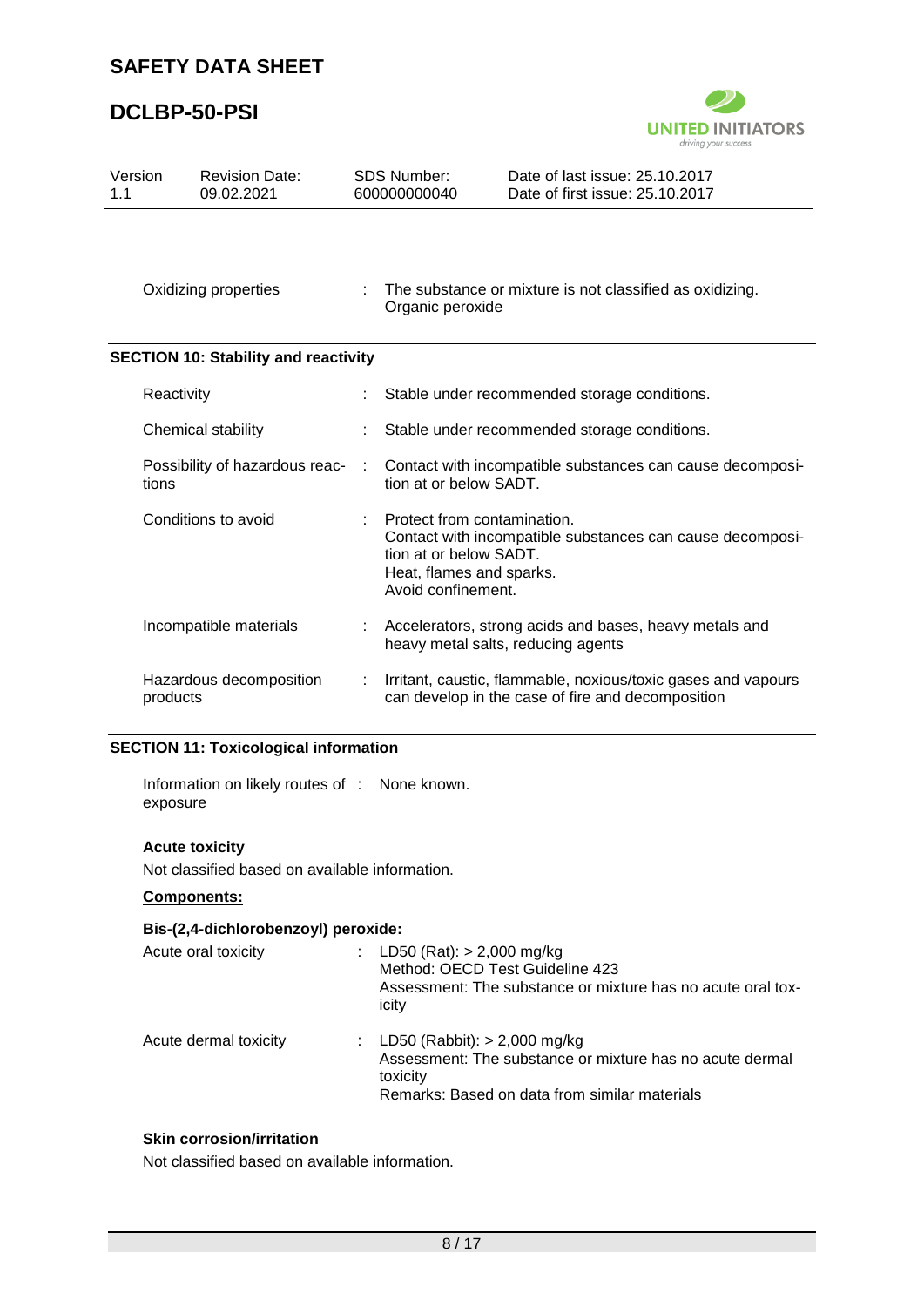

| Version<br>1.1 | <b>Revision Date:</b><br>09.02.2021                                                 | <b>SDS Number:</b><br>600000000040                               | Date of last issue: 25.10.2017<br>Date of first issue: 25.10.2017 |
|----------------|-------------------------------------------------------------------------------------|------------------------------------------------------------------|-------------------------------------------------------------------|
|                |                                                                                     |                                                                  |                                                                   |
|                | <b>Product:</b><br>Species<br>Method<br>Result                                      | Rabbit<br><b>OECD Test Guideline 404</b><br>Mild skin irritation |                                                                   |
|                | Remarks                                                                             |                                                                  | May cause skin irritation and/or dermatitis.                      |
|                | Components:                                                                         |                                                                  |                                                                   |
|                | Bis-(2,4-dichlorobenzoyl) peroxide:                                                 |                                                                  |                                                                   |
|                | Species<br>Method<br>Result                                                         | Rabbit<br><b>OECD Test Guideline 404</b><br>Mild skin irritation |                                                                   |
|                | Remarks                                                                             |                                                                  | May cause skin irritation and/or dermatitis.                      |
|                | Serious eye damage/eye irritation<br>Not classified based on available information. |                                                                  |                                                                   |
|                | <u>Product:</u><br><b>Species</b><br>Result<br>Method                               | Rabbit<br>No eye irritation<br><b>OECD Test Guideline 437</b>    |                                                                   |
|                | Remarks                                                                             | system.                                                          | Product dust may be irritating to eyes, skin and respiratory      |
|                | <b>Components:</b>                                                                  |                                                                  |                                                                   |
|                | Bis-(2,4-dichlorobenzoyl) peroxide:                                                 |                                                                  |                                                                   |
|                | Species<br>Result<br>Method                                                         | Rabbit<br>No eye irritation<br><b>OECD Test Guideline 437</b>    |                                                                   |
|                | Remarks                                                                             | and the skin.                                                    | Vapours may cause irritation to the eyes, respiratory system      |
|                | <b>Respiratory or skin sensitisation</b>                                            |                                                                  |                                                                   |
|                | <b>Skin sensitisation</b>                                                           |                                                                  |                                                                   |
|                | May cause an allergic skin reaction.                                                |                                                                  |                                                                   |
|                | <b>Respiratory sensitisation</b><br>Not classified based on available information.  |                                                                  |                                                                   |
|                | Product:                                                                            |                                                                  |                                                                   |
|                | Method<br>Result                                                                    | <b>OECD Test Guideline 429</b><br>Causes sensitisation.          |                                                                   |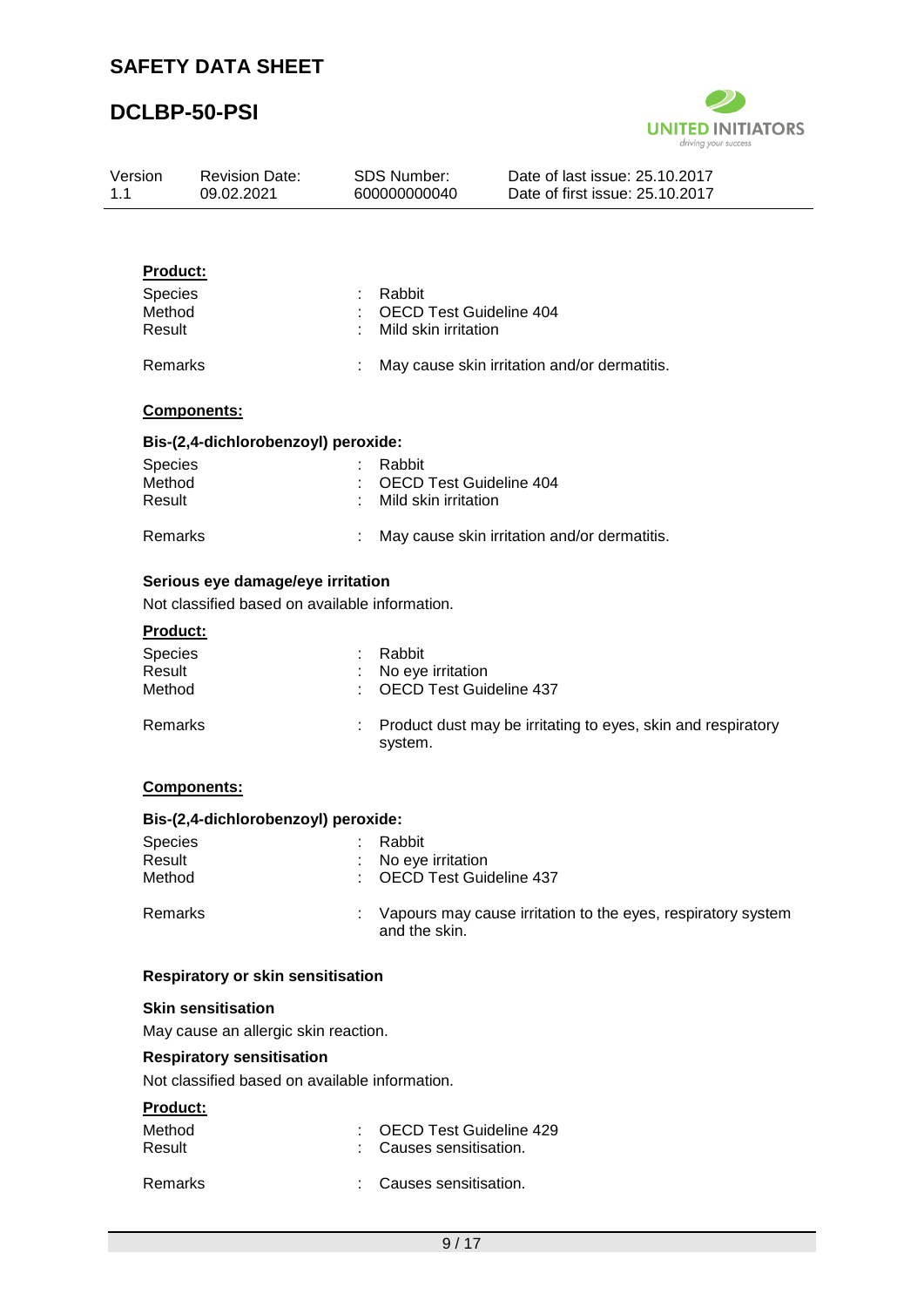

| Version<br>1.1 | <b>Revision Date:</b><br>09.02.2021                                             | <b>SDS Number:</b><br>600000000040 | Date of last issue: 25.10.2017<br>Date of first issue: 25.10.2017                                               |  |
|----------------|---------------------------------------------------------------------------------|------------------------------------|-----------------------------------------------------------------------------------------------------------------|--|
|                |                                                                                 |                                    |                                                                                                                 |  |
|                | Components:                                                                     |                                    |                                                                                                                 |  |
|                | Bis-(2,4-dichlorobenzoyl) peroxide:                                             |                                    |                                                                                                                 |  |
|                | Method<br>Result                                                                |                                    | <b>OECD Test Guideline 429</b><br>May cause sensitisation by skin contact.                                      |  |
|                | Remarks                                                                         | Causes sensitisation.              |                                                                                                                 |  |
|                | <b>Germ cell mutagenicity</b><br>Not classified based on available information. |                                    |                                                                                                                 |  |
|                | <b>Product:</b>                                                                 |                                    |                                                                                                                 |  |
|                | Genotoxicity in vitro                                                           | t.<br>Result: negative             | Method: OECD Test Guideline 476                                                                                 |  |
|                |                                                                                 | Result: negative                   | Method: OECD Test Guideline 487                                                                                 |  |
|                | Genotoxicity in vivo                                                            | : Remarks: No data available       |                                                                                                                 |  |
|                | Components:                                                                     |                                    |                                                                                                                 |  |
|                | Bis-(2,4-dichlorobenzoyl) peroxide:                                             |                                    |                                                                                                                 |  |
|                | Genotoxicity in vitro                                                           | Result: negative                   | Method: OECD Test Guideline 476                                                                                 |  |
|                |                                                                                 | Result: negative                   | Method: OECD Test Guideline 487                                                                                 |  |
|                | Genotoxicity in vivo                                                            |                                    | Remarks: No data available                                                                                      |  |
|                | Carcinogenicity<br>Not classified based on available information.               |                                    |                                                                                                                 |  |
|                | Product:                                                                        |                                    |                                                                                                                 |  |
|                | Remarks                                                                         | t.                                 | This information is not available.                                                                              |  |
|                | <b>Reproductive toxicity</b>                                                    |                                    |                                                                                                                 |  |
|                | May damage fertility or the unborn child.                                       |                                    |                                                                                                                 |  |
|                | <b>Product:</b>                                                                 |                                    |                                                                                                                 |  |
|                | Effects on fertility                                                            | Dose: 1000 mg/kg bw/d              | Species: Rat, male and female<br>Symptoms: male reproductive effects<br>Target Organs: male reproductive organs |  |
|                |                                                                                 | Dose: 300 mg/kg bw/d               | Species: Rat, male and female<br>Symptoms: male reproductive effects<br>Target Organs: male reproductive organs |  |
|                |                                                                                 |                                    |                                                                                                                 |  |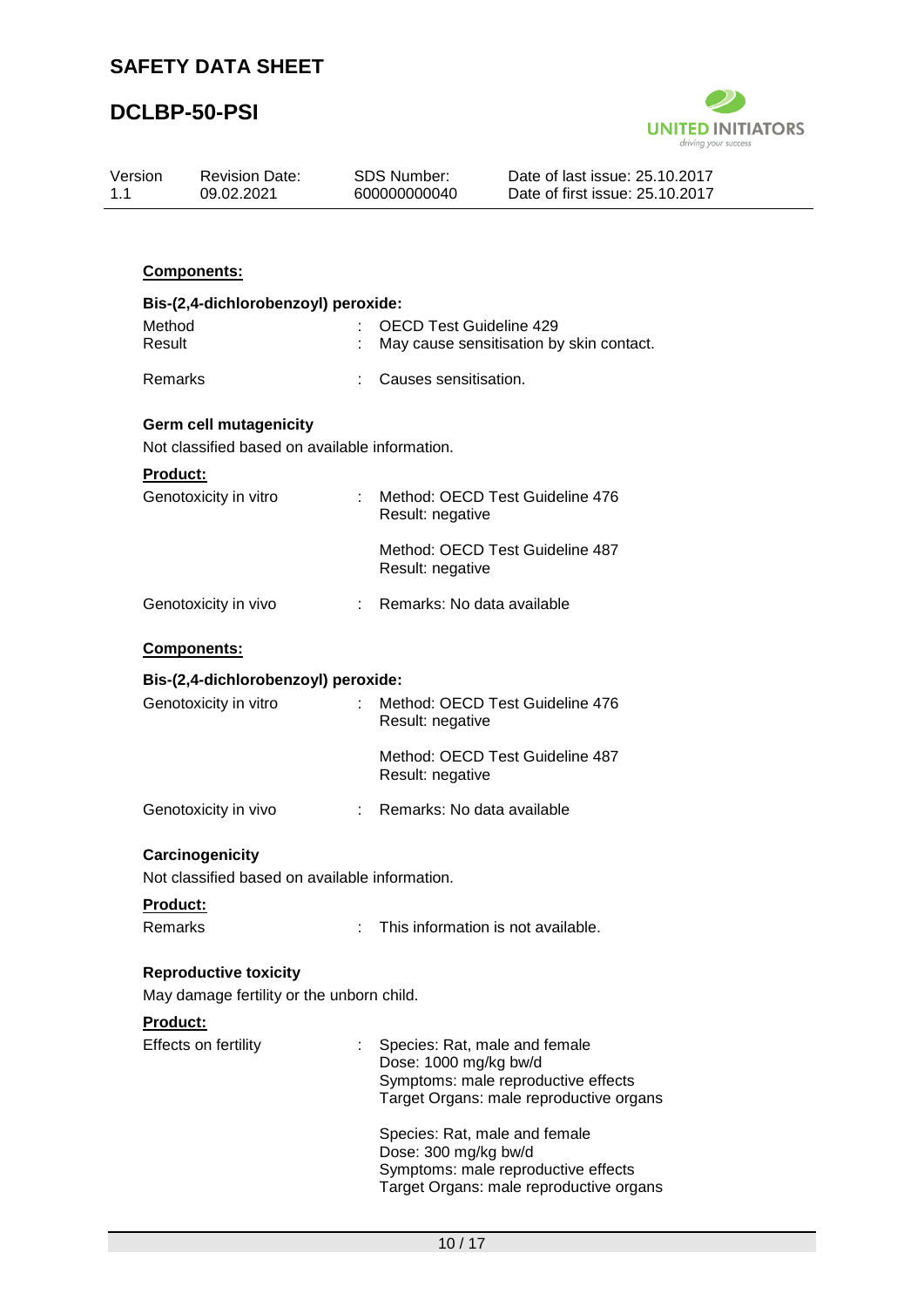

| Version<br>1.1 | <b>Revision Date:</b><br>09.02.2021                                   |    | <b>SDS Number:</b><br>600000000040                    | Date of last issue: 25.10.2017<br>Date of first issue: 25.10.2017                                                           |  |  |
|----------------|-----------------------------------------------------------------------|----|-------------------------------------------------------|-----------------------------------------------------------------------------------------------------------------------------|--|--|
|                |                                                                       |    |                                                       |                                                                                                                             |  |  |
|                | Reproductive toxicity - As-<br>sessment                               | t. |                                                       | Clear evidence of adverse effects on sexual function and fertil-<br>ity, and/or on development, based on animal experiments |  |  |
|                | Components:                                                           |    |                                                       |                                                                                                                             |  |  |
|                | Bis-(2,4-dichlorobenzoyl) peroxide:                                   |    |                                                       |                                                                                                                             |  |  |
|                | Effects on fertility                                                  |    | Dose: 1000 mg/kg bw/d                                 | Species: Rat, male and female<br>Symptoms: male reproductive effects<br>Target Organs: male reproductive organs             |  |  |
|                |                                                                       |    | Dose: 300 mg/kg bw/d                                  | Species: Rat, male and female<br>Symptoms: male reproductive effects<br>Target Organs: male reproductive organs             |  |  |
|                | Reproductive toxicity - As-<br>sessment                               | t. |                                                       | Clear evidence of adverse effects on sexual function and fertil-<br>ity, and/or on development, based on animal experiments |  |  |
|                | <b>STOT - single exposure</b>                                         |    |                                                       |                                                                                                                             |  |  |
|                | Not classified based on available information.                        |    |                                                       |                                                                                                                             |  |  |
|                | <b>Product:</b>                                                       |    |                                                       |                                                                                                                             |  |  |
|                | Remarks                                                               |    | No data available                                     |                                                                                                                             |  |  |
|                | <b>STOT - repeated exposure</b>                                       |    |                                                       |                                                                                                                             |  |  |
|                | Not classified based on available information.                        |    |                                                       |                                                                                                                             |  |  |
|                | <b>Product:</b>                                                       |    |                                                       |                                                                                                                             |  |  |
|                | Remarks                                                               |    | No data available                                     |                                                                                                                             |  |  |
|                | Components:                                                           |    |                                                       |                                                                                                                             |  |  |
|                | Bis-(2,4-dichlorobenzoyl) peroxide:                                   |    |                                                       |                                                                                                                             |  |  |
|                | Exposure routes                                                       |    | Oral                                                  |                                                                                                                             |  |  |
|                | <b>Target Organs</b>                                                  |    | male reproductive organs                              |                                                                                                                             |  |  |
|                | <b>Repeated dose toxicity</b>                                         |    |                                                       |                                                                                                                             |  |  |
|                | Product:                                                              |    |                                                       |                                                                                                                             |  |  |
|                | <b>Species</b>                                                        |    | Rat                                                   |                                                                                                                             |  |  |
|                | Exposure time                                                         |    | 300 mg/kg<br>28 d                                     |                                                                                                                             |  |  |
|                | <b>Species</b><br><b>Application Route</b><br>Exposure time<br>Method |    | Rat<br>Oral<br>90 d<br><b>OECD Test Guideline 408</b> |                                                                                                                             |  |  |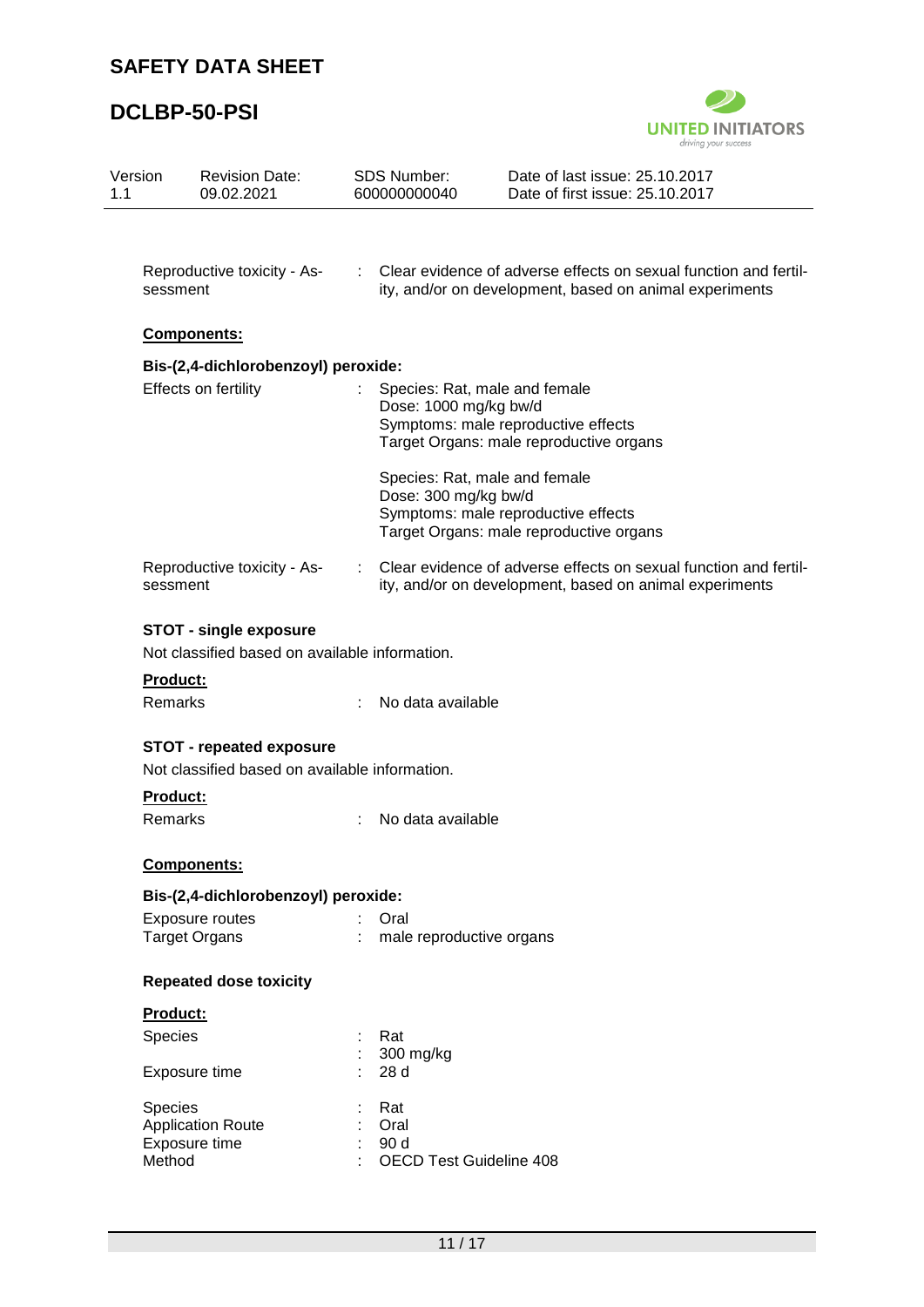

| Version<br>1.1  | <b>Revision Date:</b><br>09.02.2021            | <b>SDS Number:</b><br>600000000040 | Date of last issue: 25.10.2017<br>Date of first issue: 25.10.2017 |
|-----------------|------------------------------------------------|------------------------------------|-------------------------------------------------------------------|
|                 |                                                |                                    |                                                                   |
|                 | <b>Components:</b>                             |                                    |                                                                   |
|                 | Bis-(2,4-dichlorobenzoyl) peroxide:            |                                    |                                                                   |
| <b>Species</b>  |                                                | Rat<br>300 mg/kg                   |                                                                   |
|                 | Exposure time                                  | 28d                                |                                                                   |
| <b>Species</b>  |                                                | Rat                                |                                                                   |
|                 | <b>Application Route</b><br>Exposure time      | Oral<br>: 90d                      |                                                                   |
| Method          |                                                | <b>OECD Test Guideline 408</b>     |                                                                   |
|                 | <b>Aspiration toxicity</b>                     |                                    |                                                                   |
|                 | Not classified based on available information. |                                    |                                                                   |
| <b>Product:</b> |                                                |                                    |                                                                   |
|                 | No data available                              |                                    |                                                                   |

**Further information**

## **Product:**

### **Components:**

| Bis-(2,4-dichlorobenzoyl) peroxide: |                   |
|-------------------------------------|-------------------|
| Remarks                             | No data available |

## **SECTION 12: Ecological information**

## **Ecotoxicity**

| Toxicity to fish                    | LC50 (Poecilia reticulata (guppy)): > 1,000 mg/l<br>Exposure time: 96 h<br>Method: OECD Test Guideline 203          |
|-------------------------------------|---------------------------------------------------------------------------------------------------------------------|
| aquatic invertebrates               | Toxicity to daphnia and other : EC50 (Daphnia magna (Water flea)): > 100 mg/l<br>Method: OECD Test Guideline 202    |
| Toxicity to algae/aquatic<br>plants | $\therefore$ EC50 (Pseudokirchneriella subcapitata (green algae)): > 100<br>mq/l<br>Method: OECD Test Guideline 201 |
|                                     | NOEC (Pseudokirchneriella subcapitata (green algae)): < 100<br>mq/l<br>Method: OECD Test Guideline 201              |
| Toxicity to microorganisms          | : EC10: 500 - 1,000 mg/l<br>Exposure time: 0.5 h                                                                    |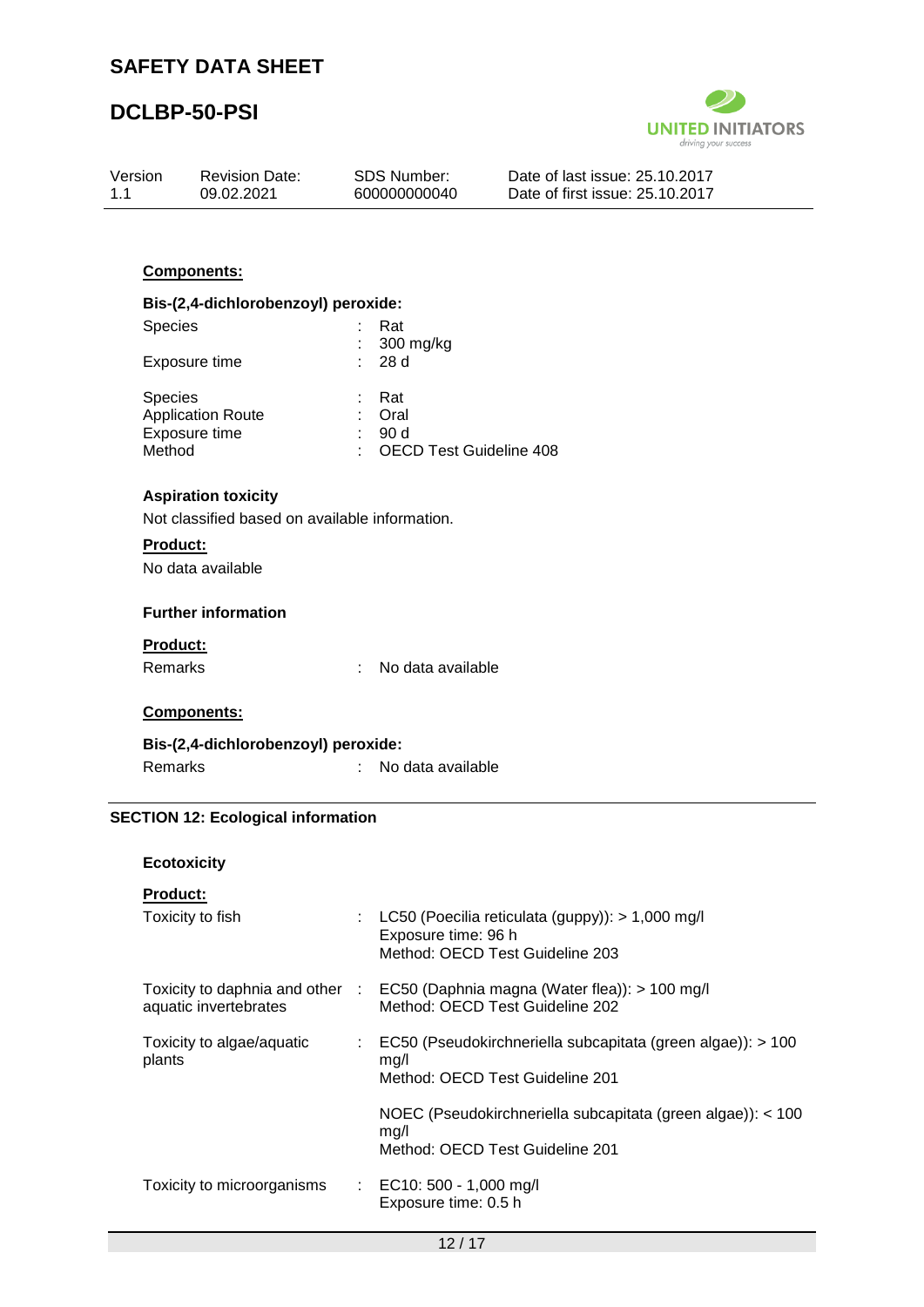

| Version<br>1.1  | <b>Revision Date:</b><br>09.02.2021  |   | SDS Number:<br>600000000040                         | Date of last issue: 25.10.2017<br>Date of first issue: 25.10.2017                                                                                                   |  |
|-----------------|--------------------------------------|---|-----------------------------------------------------|---------------------------------------------------------------------------------------------------------------------------------------------------------------------|--|
|                 |                                      |   |                                                     | Method: OECD Test Guideline 209                                                                                                                                     |  |
|                 |                                      |   |                                                     |                                                                                                                                                                     |  |
|                 | <b>Ecotoxicology Assessment</b>      |   |                                                     |                                                                                                                                                                     |  |
|                 | Acute aquatic toxicity               | ÷ |                                                     | This product has no known ecotoxicological effects.                                                                                                                 |  |
|                 | Chronic aquatic toxicity             |   | This product has no known ecotoxicological effects. |                                                                                                                                                                     |  |
|                 | Components:                          |   |                                                     |                                                                                                                                                                     |  |
|                 | Bis-(2,4-dichlorobenzoyl) peroxide:  |   |                                                     |                                                                                                                                                                     |  |
|                 | Toxicity to fish                     |   | Exposure time: 96 h                                 | LC50 (Poecilia reticulata (guppy)): > 1,000 mg/l<br>Method: OECD Test Guideline 203                                                                                 |  |
|                 | aquatic invertebrates                |   | Exposure time: 48 h                                 | Toxicity to daphnia and other : EC50 (Daphnia magna (Water flea)): > 100 mg/l<br>Method: OECD Test Guideline 202<br>Remarks: No toxicity at the limit of solubility |  |
| plants          | Toxicity to algae/aquatic            |   | mg/l<br>Exposure time: 72 h                         | EC50 (Pseudokirchneriella subcapitata (green algae)): > 100<br>Method: OECD Test Guideline 201                                                                      |  |
|                 |                                      |   | mg/l<br>Exposure time: 72 h                         | NOEC (Pseudokirchneriella subcapitata (green algae)): > 100<br>Method: OECD Test Guideline 201                                                                      |  |
|                 | Toxicity to microorganisms           |   | $EC10: < 1,000$ mg/l<br>Exposure time: 0.5 h        | Method: OECD Test Guideline 209                                                                                                                                     |  |
|                 | <b>Ecotoxicology Assessment</b>      |   |                                                     |                                                                                                                                                                     |  |
|                 | Acute aquatic toxicity               | t |                                                     | This product has no known ecotoxicological effects.                                                                                                                 |  |
|                 | Chronic aquatic toxicity             | ÷ |                                                     | This product has no known ecotoxicological effects.                                                                                                                 |  |
|                 | <b>Persistence and degradability</b> |   |                                                     |                                                                                                                                                                     |  |
| <b>Product:</b> | Biodegradability                     |   | Result: Biodegradable                               | Method: OECD Test Guideline 301D                                                                                                                                    |  |
|                 | Components:                          |   |                                                     |                                                                                                                                                                     |  |
|                 | Bis-(2,4-dichlorobenzoyl) peroxide:  |   |                                                     |                                                                                                                                                                     |  |
|                 | Biodegradability                     | t | Result: Biodegradable                               | Method: OECD Test Guideline 301D                                                                                                                                    |  |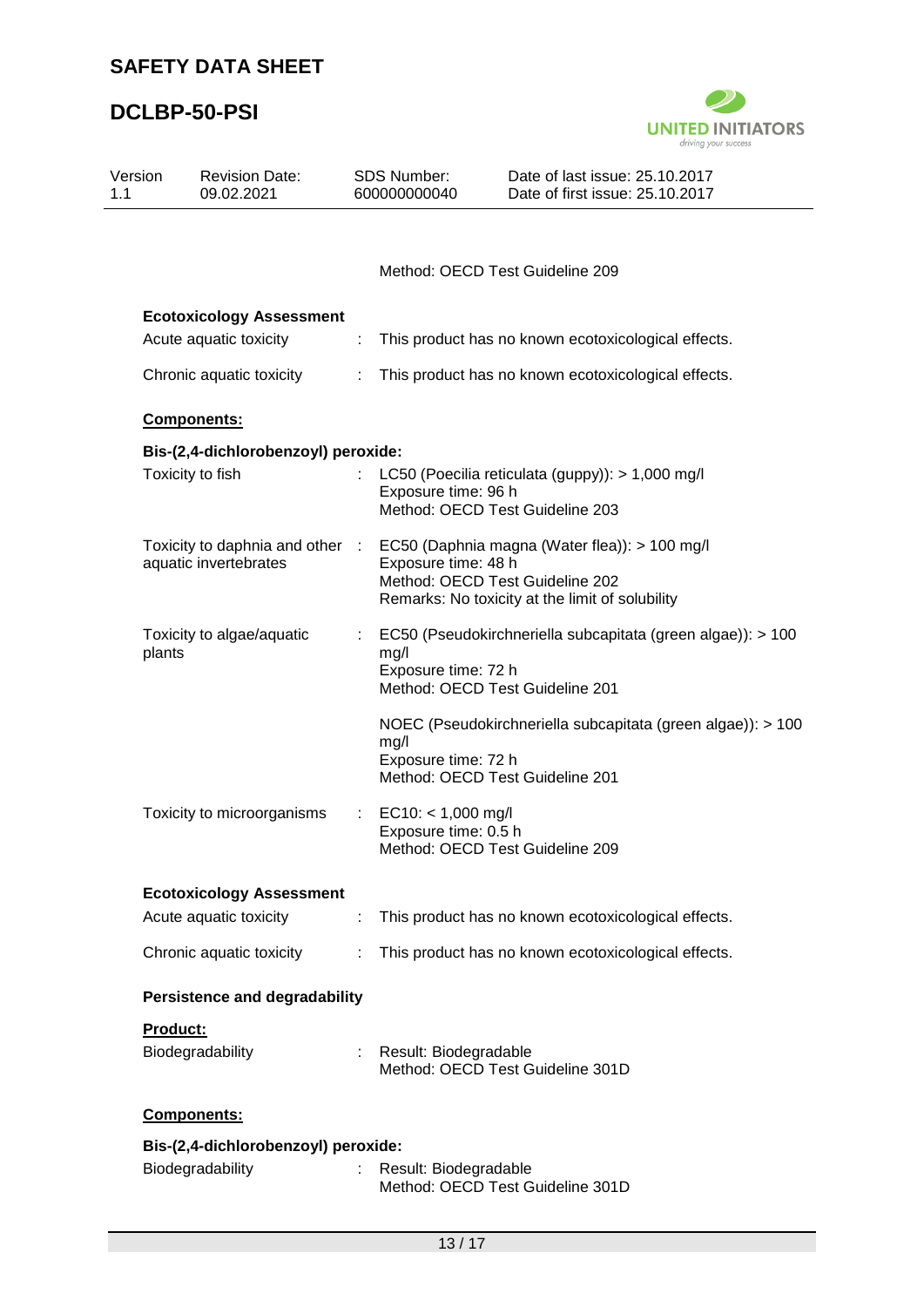

| Version<br>1.1            | <b>Revision Date:</b><br>09.02.2021                                               | <b>SDS Number:</b><br>600000000040 | Date of last issue: 25.10.2017<br>Date of first issue: 25.10.2017 |  |
|---------------------------|-----------------------------------------------------------------------------------|------------------------------------|-------------------------------------------------------------------|--|
|                           | <b>Bioaccumulative potential</b>                                                  |                                    |                                                                   |  |
|                           | Components:                                                                       |                                    |                                                                   |  |
|                           | Bis-(2,4-dichlorobenzoyl) peroxide:<br>Partition coefficient: n-<br>octanol/water | log Pow: 6 (20 °C)<br>÷.           |                                                                   |  |
|                           | <b>Mobility in soil</b><br>No data available                                      |                                    |                                                                   |  |
|                           | Other adverse effects                                                             |                                    |                                                                   |  |
| <b>Product:</b><br>mation | Additional ecological infor- : No data available                                  |                                    |                                                                   |  |
|                           | Components:                                                                       |                                    |                                                                   |  |
|                           | Bis-(2,4-dichlorobenzoyl) peroxide:                                               |                                    |                                                                   |  |
| mation                    | Additional ecological infor- : No data available                                  |                                    |                                                                   |  |
|                           | <b>SECTION 13: Disposal information</b>                                           |                                    |                                                                   |  |

| Disposal methods       |                                                                                                                                                                                                                                         |
|------------------------|-----------------------------------------------------------------------------------------------------------------------------------------------------------------------------------------------------------------------------------------|
| Waste from residues    | : The product should not be allowed to enter drains, water<br>courses or the soil.<br>Do not contaminate ponds, waterways or ditches with chemi-<br>cal or used container.<br>Dispose of wastes in an approved waste disposal facility. |
| Contaminated packaging | : Empty remaining contents.<br>Dispose of as unused product.<br>Do not re-use empty containers.<br>Do not burn, or use a cutting torch on, the empty drum.<br>Dispose of in accordance with local regulations.                          |

## **SECTION 14: Transport information**

## **International Regulations**

| $:$ UN 3106                       |
|-----------------------------------|
| : ORGANIC PEROXIDE TYPE D, SOLID  |
| (DI-2,4-DICHLOROBENZOYL PEROXIDE) |
| $\therefore$ 5.2                  |
| Not assigned by regulation        |
| : 5.2                             |
|                                   |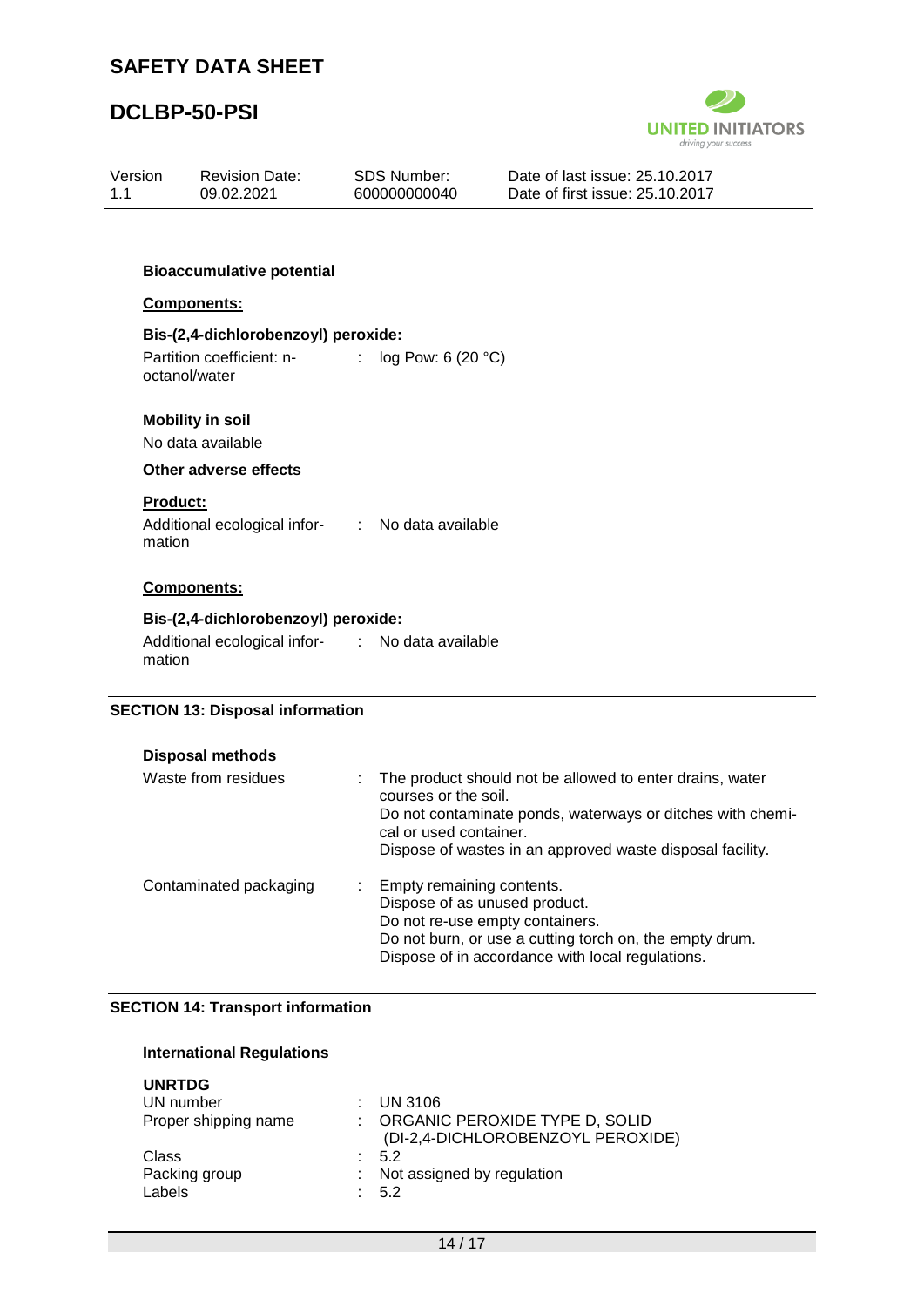

| Version<br>1.1                                                                                                                                                                       | <b>Revision Date:</b><br>09.02.2021                                                                    |         | <b>SDS Number:</b><br>600000000040                                                                                                                                                 | Date of last issue: 25.10.2017<br>Date of first issue: 25.10.2017   |  |
|--------------------------------------------------------------------------------------------------------------------------------------------------------------------------------------|--------------------------------------------------------------------------------------------------------|---------|------------------------------------------------------------------------------------------------------------------------------------------------------------------------------------|---------------------------------------------------------------------|--|
| <b>IATA-DGR</b><br>UN/ID No.<br>Proper shipping name<br>Class<br>Packing group<br>Labels<br>Packing instruction (cargo<br>aircraft)<br>Packing instruction (passen-<br>ger aircraft) |                                                                                                        | t.      | <b>UN 3106</b><br>Organic peroxide type D, solid<br>(Di-2,4-dichlorobenzoyl peroxide)<br>5.2<br>Not assigned by regulation<br>Organic Peroxides, Keep Away From Heat<br>570<br>570 |                                                                     |  |
| Class<br>Labels                                                                                                                                                                      | <b>IMDG-Code</b><br>UN number<br>Proper shipping name<br>Packing group<br>EmS Code<br>Marine pollutant | ÷<br>÷. | <b>UN 3106</b><br>5.2<br>Not assigned by regulation<br>5.2<br>$F-J, S-R$<br>no                                                                                                     | ORGANIC PEROXIDE TYPE D, SOLID<br>(DI-2,4-DICHLOROBENZOYL PEROXIDE) |  |

#### **Transport in bulk according to Annex II of MARPOL 73/78 and the IBC Code**

Not applicable for product as supplied.

Hazchem Code : 1WE

### **Special precautions for user**

The transport classification(s) provided herein are for informational purposes only, and solely based upon the properties of the unpackaged material as it is described within this Safety Data Sheet. Transportation classifications may vary by mode of transportation, package sizes, and variations in regional or country regulations.

#### **SECTION 15: Regulatory information**

#### **Safety, health, and environmental regulations specific for the hazardous chemical**

Gefahrgruppe nach § 3 BGV B4: II (German regulatory requirements) Occupational Safety and Health (Classification, Labelling and Safety Data Sheet of Hazardous Chemicals) Regulations 2013.

Occupational Safety and Health (Use and Standards of Exposure of Chemicals Hazardous to Health) Regulations 2000.

| The components of this product are reported in the following inventories: |  |                                                         |  |  |  |
|---------------------------------------------------------------------------|--|---------------------------------------------------------|--|--|--|
| TCSI (TW)                                                                 |  | : On the inventory, or in compliance with the inventory |  |  |  |
| TSCA (US)                                                                 |  | All substances listed as active on the TSCA inventory   |  |  |  |
| AICS (AU)                                                                 |  | : On the inventory, or in compliance with the inventory |  |  |  |
| DSL (CA)                                                                  |  | All components of this product are on the Canadian DSL  |  |  |  |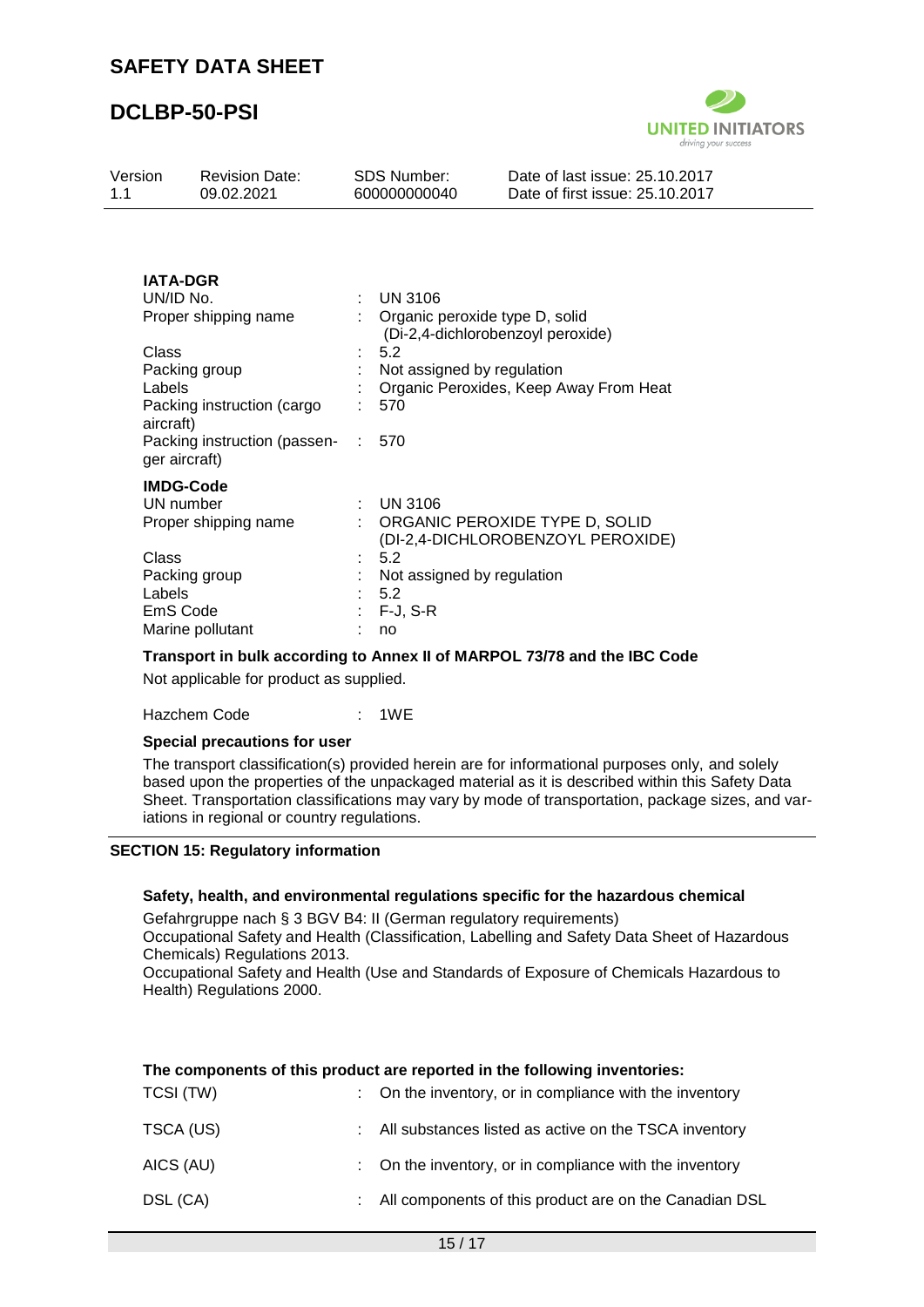

| Version<br>1.1 | <b>Revision Date:</b><br>09.02.2021                    |    | <b>SDS Number:</b><br>600000000040                        | Date of last issue: 25.10.2017<br>Date of first issue: 25.10.2017                                                                                                                            |
|----------------|--------------------------------------------------------|----|-----------------------------------------------------------|----------------------------------------------------------------------------------------------------------------------------------------------------------------------------------------------|
|                |                                                        |    |                                                           |                                                                                                                                                                                              |
|                |                                                        |    |                                                           |                                                                                                                                                                                              |
|                | KECI (KR)                                              |    |                                                           | On the inventory, or in compliance with the inventory                                                                                                                                        |
| PICCS (PH)     |                                                        |    |                                                           | On the inventory, or in compliance with the inventory                                                                                                                                        |
| IECSC (CN)     |                                                        |    |                                                           | On the inventory, or in compliance with the inventory                                                                                                                                        |
|                | <b>SECTION 16: Other information</b>                   |    |                                                           |                                                                                                                                                                                              |
|                | <b>Further information</b>                             |    |                                                           |                                                                                                                                                                                              |
|                | Other information                                      |    | uct specification.<br>may still contain product residues. | This safety datasheet only contains information relating to<br>safety and does not replace any product information or prod-<br>These safety instructions also apply to empty packaging which |
| Sheet          | Sources of key data used to<br>compile the Safety Data | ÷. | cy, http://echa.europa.eu/                                | Internal technical data, data from raw material SDSs, OECD<br>eChem Portal search results and European Chemicals Agen-                                                                       |
|                | Date format                                            |    | dd.mm.yyyy                                                |                                                                                                                                                                                              |

## **Full text of other abbreviations**

AICS - Australian Inventory of Chemical Substances; AIIC - Australian Inventory of Industrial Chemicals; ANTT - National Agency for Transport by Land of Brazil; ASTM - American Society for the Testing of Materials; bw - Body weight; CMR - Carcinogen, Mutagen or Reproductive Toxicant; DIN - Standard of the German Institute for Standardisation; DSL - Domestic Substances List (Canada); ECx - Concentration associated with x% response; ELx - Loading rate associated with x% response; EmS - Emergency Schedule; ENCS - Existing and New Chemical Substances (Japan); ErCx - Concentration associated with x% growth rate response; ERG - Emergency Response Guide; GHS - Globally Harmonized System; GLP - Good Laboratory Practice; IARC - International Agency for Research on Cancer; IATA - International Air Transport Association; IBC - International Code for the Construction and Equipment of Ships carrying Dangerous Chemicals in Bulk; IC50 - Half maximal inhibitory concentration; ICAO - International Civil Aviation Organization; IECSC - Inventory of Existing Chemical Substances in China; IMDG - International Maritime Dangerous Goods; IMO - International Maritime Organization; ISHL - Industrial Safety and Health Law (Japan); ISO - International Organisation for Standardization; KECI - Korea Existing Chemicals Inventory; LC50 - Lethal Concentration to 50 % of a test population; LD50 - Lethal Dose to 50% of a test population (Median Lethal Dose); MARPOL - International Convention for the Prevention of Pollution from Ships; n.o.s. - Not Otherwise Specified; Nch - Chilean Norm; NO(A)EC - No Observed (Adverse) Effect Concentration; NO(A)EL - No Observed (Adverse) Effect Level; NOELR - No Observable Effect Loading Rate; NOM - Official Mexican Norm; NTP - National Toxicology Program; NZIoC - New Zealand Inventory of Chemicals; OECD - Organization for Economic Co-operation and Development; OPPTS - Office of Chemical Safety and Pollution Prevention; PBT - Persistent, Bioaccumulative and Toxic substance; PICCS - Philippines Inventory of Chemicals and Chemical Substances; (Q)SAR - (Quantitative) Structure Activity Relationship; REACH - Regulation (EC) No 1907/2006 of the European Parliament and of the Council concern-